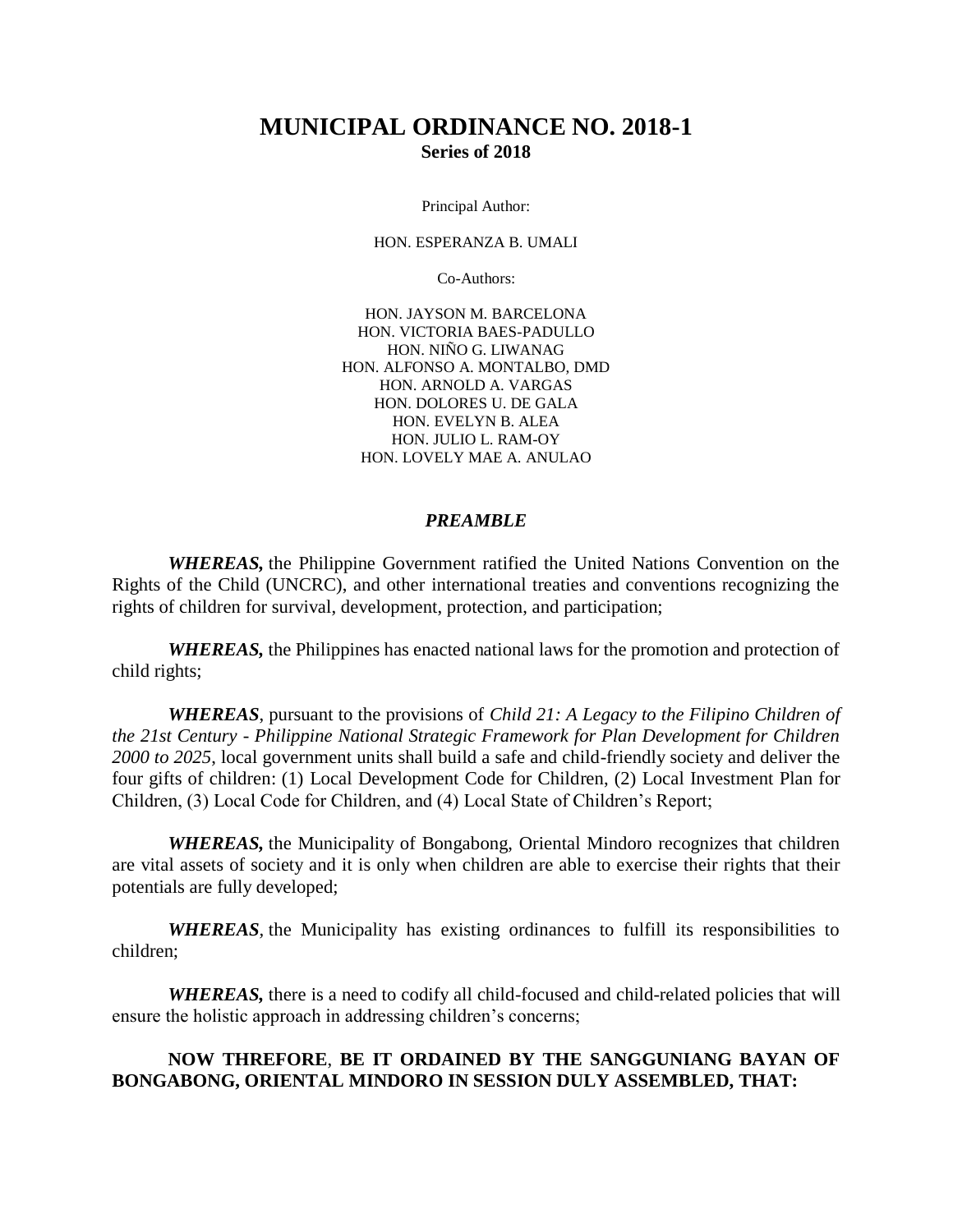# **ARTICLE I**

# *TITLE, POLICIES AND PRINCIPLES, PURPOSE, AND DEFINITION OF TERMS/ ACRONYMS*

**Section 1. Title.** – This Ordinance shall be known and cited as the "Bongabong's Children's Code of 2018."

**Section 2. Declaration of Policies and Principles.** – The Municipal Government of Bongabong recognizes the vital role of the children in nation-building and shall promote and protect their physical, moral, spiritual, intellectual, and social well-being. It shall inculcate in children patriotism and nationalism, and encourage their involvement in public and civic affairs.

The Municipal Government of Bongabong also acknowledges the significant roles and responsibilities of parents/guardians/caregivers and other duty-bearers in the implementation, monitoring and evaluation of programs and services geared towards the total development of children.

All efforts on children shall be guided by the following principles:

- 1. *Best Interest of the Child* In all decision-making that affects the child, his or her best interest shall be the primary and utmost concern. Determining the child's best interest takes into consideration the child's situation, the opinion of parents, expert professionals, laws and policies including conventions, the child's perspective or opinion, and short- and longterm effects of the decision on the child;
- 2. *Respect for the Views of the Child* Children have the right to participate in decisionmaking that affects their lives. It is also their right to receive correct, appropriate and sufficient information, to form or join groups, to freely express their own opinions and to be listened to.
- 3. *Survival and Development* All the child's basic needs should be met; his or her holistic development should be the focus – right to develop physically, emotionally, socially mentally/intellectually and spiritually. It must be ensured that there is enough, appropriate, and quality programs and services that can be accessed by children and their families;
- 4. *Non-Discrimination and Equality* all rights apply to children without exception. No child shall be oppressed or marginalized because of age, sex, race, religion, language, abilities, or economic status. The state has an obligation to protect children from any form of discrimination and to ensure that all groups of children (e.g. girl children, children with disabilities, out of school children, children in street situations) must have access to or benefit from programs and services.

**Section 3. Purposes**. – This Code is enacted with the following purposes:

a. To advocate for children's rights and promote their welfare and development;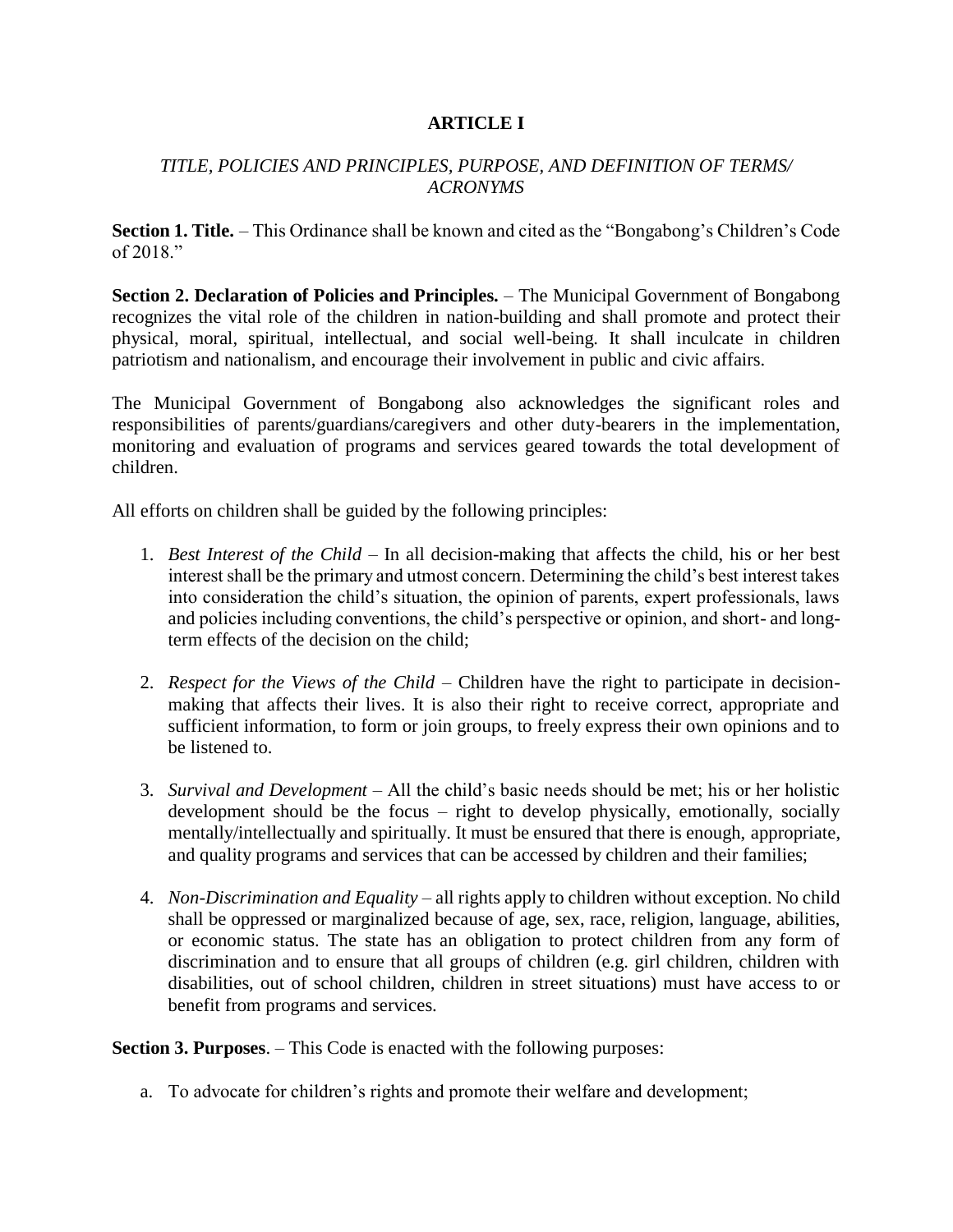- b. To ensure that children's programs are prioritized and allocated with appropriate resources;
- c. To ensure the protection of children against all forms of violence, abuse, neglect and exploitation; and
- d. To provide opportunities for children to participate in matters affecting them.

**Section 4. Definition of Terms**. – The following terms used in this Ordinance shall be defined as follows:

- a. **Business Sector** –refers to firms, associations, partnerships, corporations or any other form of business organization formed, organized, chartered or existing pursuant to existing laws and duly registered, licensed or permitted by the Securities and Exchange Commission (SEC) or by any other bureaus, office, agency, political subdivision or instrumentality of the government, to do business or engage in any economic activity in the Philippines
- b. **Child** refers to a person below the age of 18 years, or 18 years old or over who, on account of some physical, psychological, or emotional disability, cannot fully protect themselves against abuse, exploitation or discrimination.
- c. **Child Abuse** refers to the maltreatment, whether habitual or not, of the child which includes any of the following:
	- 1. Psychological and physical abuse, neglect, cruelty, sexual abuse and emotional maltreatment;
	- 2. Any act by deeds or words which debases, degrades or demeans the intrinsic worth and dignity of a child as a human being;
	- 3. Unreasonable deprivation of his/her basic needs for survival, such as food and shelter; or
	- 4. Failure to immediately give medical treatment to an injured child resulting in serious impairment of his or her growth and development or in his or her permanent incapacity or death.
- d. **Child Development Center** is a facility where child development services are provided by an accredited child development worker particularly for children in the zero to below five  $(0 - 5)$  age bracket.
- e. **Children in Conflict with the Law** refers to a child who is alleged as, accused of, or adjudged as, having committed an offense under Philippine laws.
- f. **Child-Minding Center** is a workplace-related child care facility for children in the twomonths to three-years of age bracket with trained child development workers.
- g. **Children with Disabilities** are children with physical, psychological or mental disability or condition, whether congenital or acquired after birth.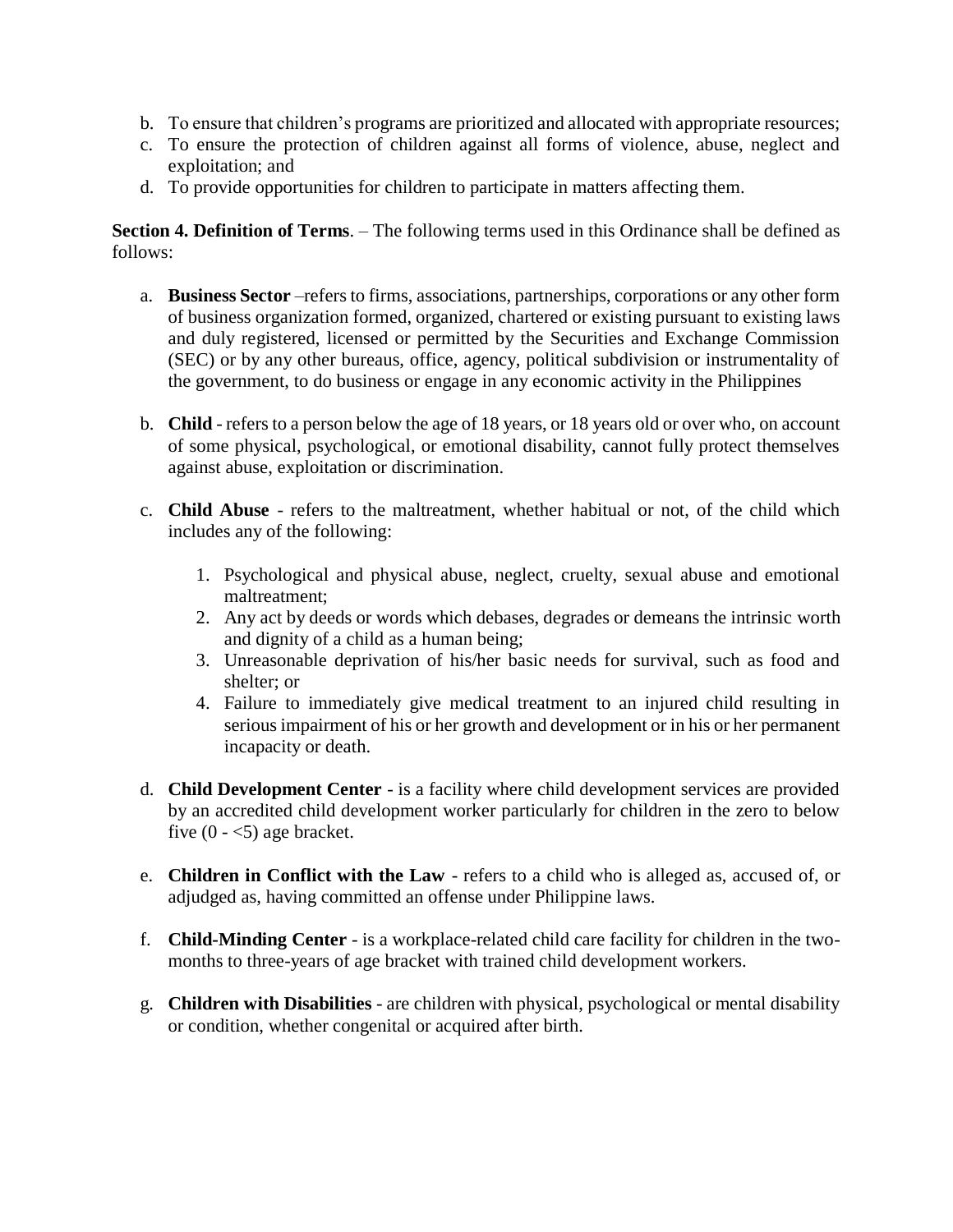- h. **Child Labor** refers to any work or economic activity performed by a child that subjects him/her to any form of exploitation or is harmful to his/her health and safety or physical, mental, or psychosocial development.
- i. **Civil Society Organizations (CSOs)** –refer to development actors in their own right whose efforts complement those of governments and the private sector. These include Non-Government Organizations as defined by Republic Act 10693.
- j. **Community-Based Programs** refer to the programs provided in a community setting developed for purposes of intervention and diversion as well as rehabilitation of the child in conflict with the law for reintegration into his/her family or into the community.
- k. **Development Rights** refer to the rights of a child to education to develop her or his personality, talents and mental and physical abilities to the fullest extent. These also include participation in cultural activities, access to appropriate and relevant information, and opportunities for rest, play and leisure.
- l. **Diversion** refers to an alternative child-appropriate process of determining responsibility and treatment of a child in conflict with the law on the basis of his/her social, cultural, economic, psychological or educational background without resorting to formal court proceedings.
- m. **Diversion Programs** refer to programs that a child in conflict with the law is required to undergo after he/she is found responsible for an offense, without resorting to formal court proceedings.
- n. **Early Childhood Care and Development** is the provision of substitute parental care and stimulating activities for the total development of children zero to below five  $(0 - 5)$  years old when their parents are unable to take care of them during part of the day because of work and some other situation.
- o. **Intervention** refers to a series of activities which are designed to address issues that caused the child to commit an offense. It may take the form of an individualized treatment program which may include counseling, skills training, education, and other activities that will enhance his/her psychological, emotional and psycho-social well-being.
- p. **Learning Institution**  refer to those that are recognized by the community which seeks to provide or is providing educational programs that caters to the unique teaching-learning context of learners or community.
- q. **LCPC**  refers to the Local Council for the Protection of Children. The LCPC is an institutional mechanism in all levels of local government units (province, city/municipality and barangay) that:
	- 1. Advocates child's rights;
	- 2. Plans, initiates or recommends interventions; and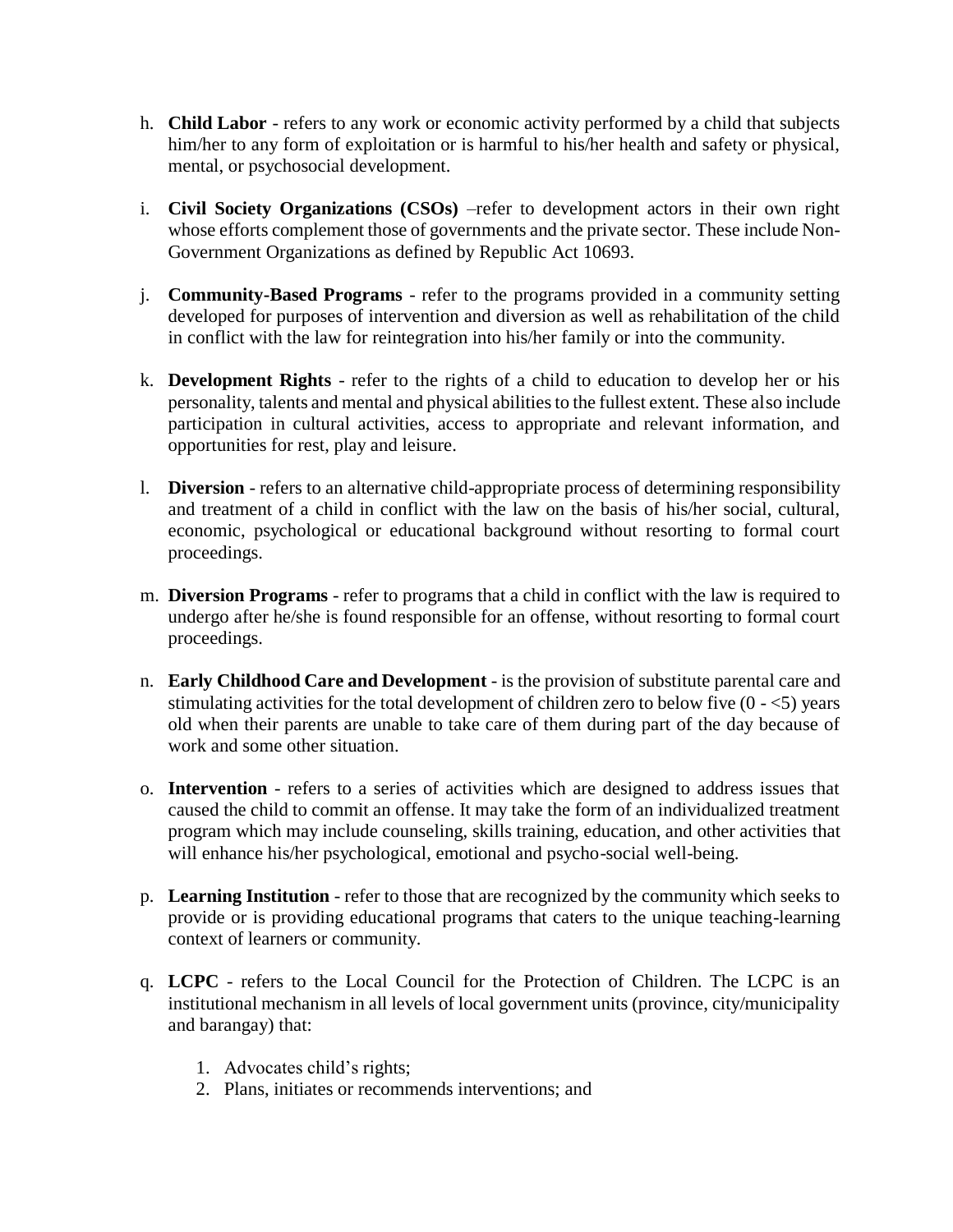- 3. Monitors children's programs and projects in the locality.
- r. **LGU** refers to the Local Government Unit of Bongabong, Oriental Mindoro and subsequently to its component barangays under its jurisdiction.
- s. **Participation Rights** refer to the child's rights to participate in matters that affect him or her most by providing all appropriate venues where he or she can express his or her opinions freely and to have these opinions taken into account, involvement in decisionmaking and a consultative process, freedom of association and peaceful assembly.
- t. **Protection Rights** cover those rights protecting the child from all forms of abuses and discrimination such as protection from cruelty, torture, arbitrary separation from family, abuses in the justice and penal system, involvement in armed conflict, child labor, drug abuse, sexual abuse, and exploitation.
- u. **Survival Rights** refer to the child's inherent right to life and to the needs that are most basic to existence, the right to a name and nationality, the right to identity and those dealing with parental and governmental duties and obligations, adequate and decent standard of living, access to basic health care and medical services, social security, and rehabilitation.
- v. **Positive and Non-Violent Discipline** refers to a holistic, constructive, and proactive approach to parenting or teaching that helps children develop appropriate thinking and behaviour in the short and long term.

# **ARTICLE II**

# *RIGHTS AND RESPONSIBILITIES OF THE CHILD*

**Section 5. Rights of the Child.** Every child is entitled to survival, development, protection and participation rights without distinction as to legitimacy, race, sex, social status, religion, political antecedents, and other factors. Every child has the right:

- a. To be born well and to have a name and nationality;
- b. To be free and have a family;
- c. To have a good education;
- d. To have enough food, healthy and active body;
- e. To be given an opportunity for play and leisure;
- f. To be given protection against abuse, danger and violence;
- g. To live in a peaceful community;
- h. To be assisted and defended by the government; and
- i. To express his/her own views.

**Section 6. Responsibilities of the Child.** – Every child, regardless of the circumstances of birth, sex, religion, social status, political antecedents and other factors shall:

- a. Love his/her country and be a good citizen;
- b. Love his/her family and respect his/her parents;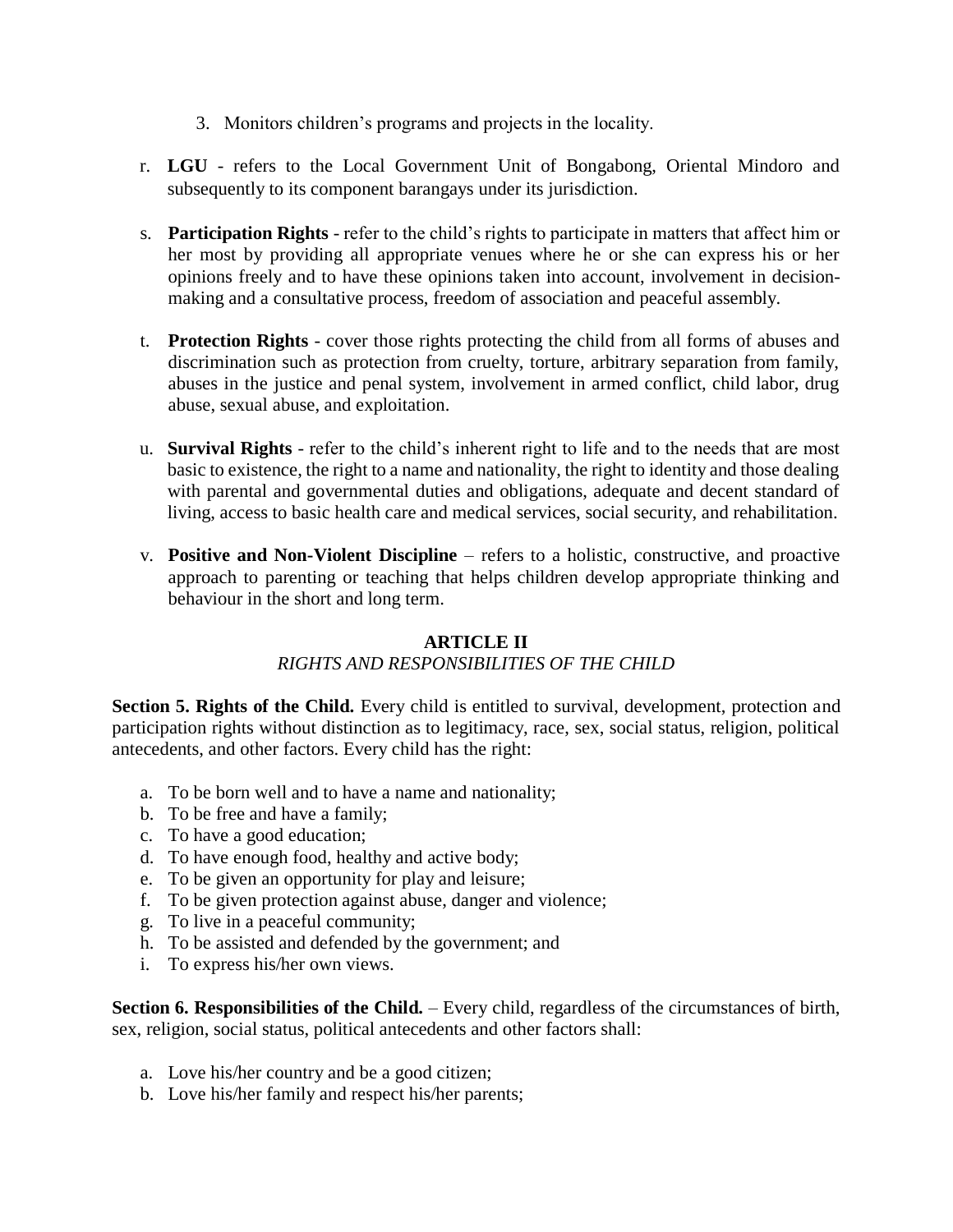- c. Study well, come to class on time and do his/her assignments;
- d. Eat clean and nutritious food. Clean and make his/her body active;
- e. Take care of his/her toys and keep them orderly;
- f. Obey rules and regulations; and
- g. Maintain peace and order in his/her community.

# **ARTICLE III**

## *ROLES AND FUNCTIONS OF VARIOUS SECTORS*

**Section 7. The Family.** – The family is the basic and autonomous unit of society responsible for the proper caring and rearing of children. The family has the primary responsibility of nurturing and protecting children from infancy to adolescence. Introduction of children to the culture, values and norms of their society shall begin in the family. The parents shall have the right to the company of their children and, in relation to all other persons or institutions dealing with children's development, the primary right and obligation to provide for their upbringing.

**Section 8. General Duties of Parents.** – Parents shall have the following general duties toward their children:

- a. To give them affection, companionship and understanding;
- b. To extend to them the benefits of moral guidance, self-discipline and religious instruction;
- c. To practice positive and non-violent discipline for the formation of their good character;
- d. To supervise their activities, including their recreation;
- e. To inculcate in them the value of industry, thrift and self-reliance;
- f. To stimulate their interest in civic affairs, teach them the duties of citizenship, and develop their commitment to their country;
- g. To advise them properly on any matter affecting their development and well-being;
- h. To always set a good example; and
- i. To provide them with adequate support, as defined in Article 194 of the Family Code;

**Section 9. Role of Women.** – Women in their various roles play a critical role in the well-being of children. Efforts for the enhancement of women's status and their roles in development must begin with girl children. The enhancement of the status of women and their equal access to education, training, credit, reproductive health, and other extension services constitute a valuable contribution to a nation's social and economic development.

**Section 10. Role of Men.** – Men play a vital role in children's lives. Policies and legislations shall be enacted and programs shall be designed and implemented for the inclusion of their critical role. Fathers/male guardians/caregivers shall be equally responsible in the rearing and nurturing of children at home and be their role models.

**Section 11. Role of Learning Centers/Institutions.** – Learning centers/institutions shall work together with parents, community organizations and agencies concerned with the activities of children. Learning centers/institutions shall incorporate into their curriculum a subject on the rights and responsibilities of children, subject to guidelines set by the Department of Education (DepEd) and the Commission on Higher Education (CHED).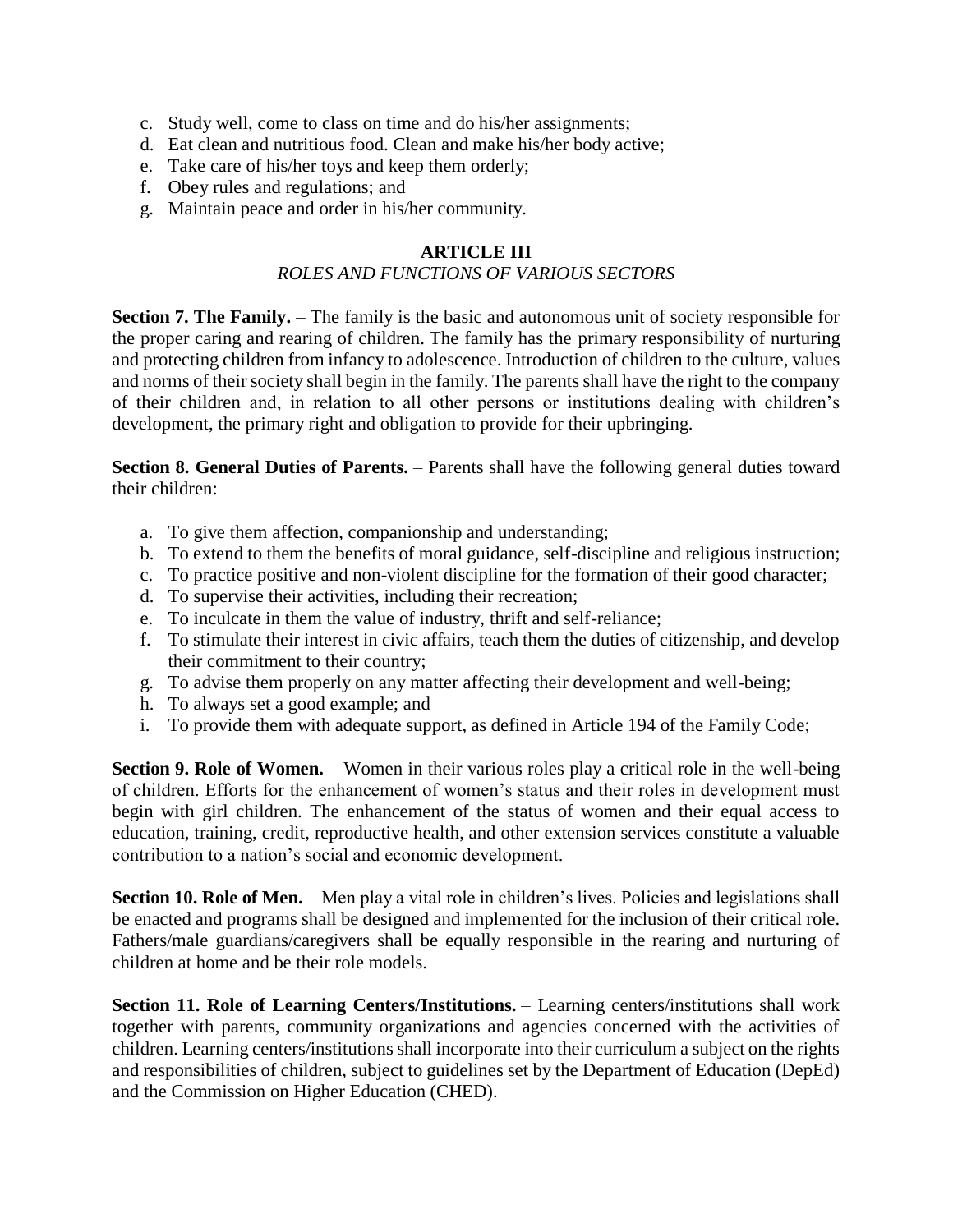**Section 12. Role of the Mass Media.** – The mass media shall be aware of their extensive social role and responsibility, as well as their influence, in communications relating to children. They shall protect the rights of children by relaying consistent messages through balanced and responsible reporting.

Special attention should be given to effective anti-drug awareness campaigns, premarital sex prevention and delinquency prevention.

Confidentiality must always be observed in the reporting and handling of child abuse and related cases involving children.

In all publicity concerning children, the best interest of the child shall be the primordial concern. Any undue, inappropriate and sensationalized publicity of any case involving a child is considered a violation of the rights of the child. Publication of the details regarding the circumstances of a case shall not be reported to prevent publication of details of violence, abuse, neglect, or exploitation.

The mass media shall be encouraged:

- 1. To ensure that children have access to information and material from a diversity of national and international sources;
- 2. To portray the positive contribution of children to society; and
- 3. To disseminate information on the existence of services, facilities and opportunities for children in society.

**Section 13. Role of the Municipal Government of Bongabong.** – The Municipal Government of Bongabong shall develop a comprehensive local plan of action for children with appropriate budgetary allocations and ensure its implementation and monitoring. The LGU shall ensure that the programs, projects and activities shall be responsive to the current and emerging needs and concerns of children in the locality such as but not limited to construction and operationalization of child-minding institutions, construction of farm to market roads and implementation of the Comprehensive Local Juvenile Intervention Plan (CLJIP).

**Section 14. Role of National Government Agencies:** All national government agencies shall closely coordinate with LGUs to ensure the inclusion of programs on children on the local plan of action for children.

**Section 15. Role of Local Council for the Protection of Children.** – The LCPC shall, in addition to their existing duties and functions, coordinate with and assist the LGU in coming up with local plan of action for children and be the primary body to oversee the implementation, monitoring and evaluation of such plan. The LCPCs shall ensure that all children's organizations/associations are duly recognized.

**Section 16. Role of the Sangguniang Kabataan and Children's Organizations/Associations** – As member of the LCPC, the Sangguniang Kabataan (SK) shall be actively involved in the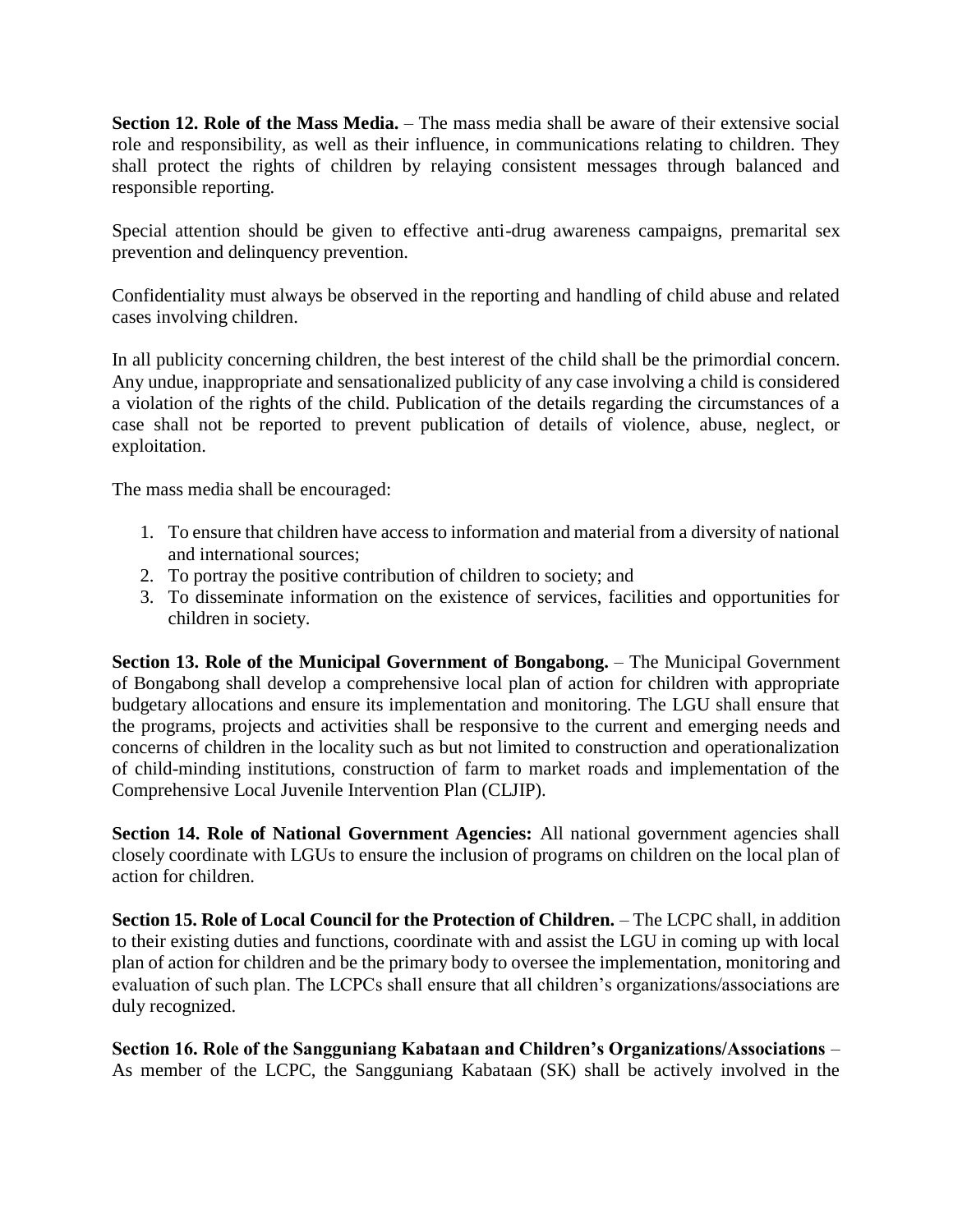formulation, implementation, monitoring and evaluation of programs, projects and activities in line with the promotion and protection of child's rights.

**Section 17. Role of the Business Sector.** – The Business sector shall take part in the effective implementation of this Code.

**Section 18. Role of the Civil Society Organizations (CSOs) –**CSO's shall provide support to the LGU in the development, implementation, monitoring and evaluation of the local plan of action for children through capacity building activities, advocacy, community organizing, research, access to resources and other similar activities.

**Section 19. Role of Faith-Based and Indigenous Sector.** – The Faith-Based sector shall be mobilized to participate in the implementation of program, projects and activities concerning children.

Indigenous peoples sector shall be actively involved in ensuring that issues and concerns affecting indigenous children are addressed through the development, implementation, monitoring and evaluation of the local plan of action for children.

## **ARTICLE IV**

## *COMPREHENSIVE PROGRAM FOR CHILDREN*

**Section 20. Comprehensive Program for Children. -** The LGU shall, upon the effectivity of this Code, formulate a comprehensive program within the local plan of action for children covering at least a three-year period or as often as may be appropriate under the circumstances. Such program shall include the survival, development, participation and protection rights of children. The program shall emphasize prevention approach from violence, abuse, neglect and exploitation and other issues concerning children.

**Section 21. Survival.** – Projects and services addressing health and nutrition needs of children towards the fulfillment of Survival Rights shall include but are not limited to the following:

- a. Feeding Programs
	- 1. Supplementary Feeding Program for Child Development pupils and Supervised Neighborhood Play (SNP) ages 3 to 4.11 years old;
	- 2. School-Based feeding program for kindergarten to Grade 6;
- b. Gulayan sa Paaralan
- c. Gulayan sa Barangay
- d. Maternal and Child Health Services
- e. General Health Care Services
- f. Reproductive and Sexual Health Services
- g. Pantawid Pamilyang Pilipino Program (4Ps)

**Section 22. Protection.** – Projects and services addressing the needs of childrentowards the fulfillment of Protection Rights shall include but are not limited to the following: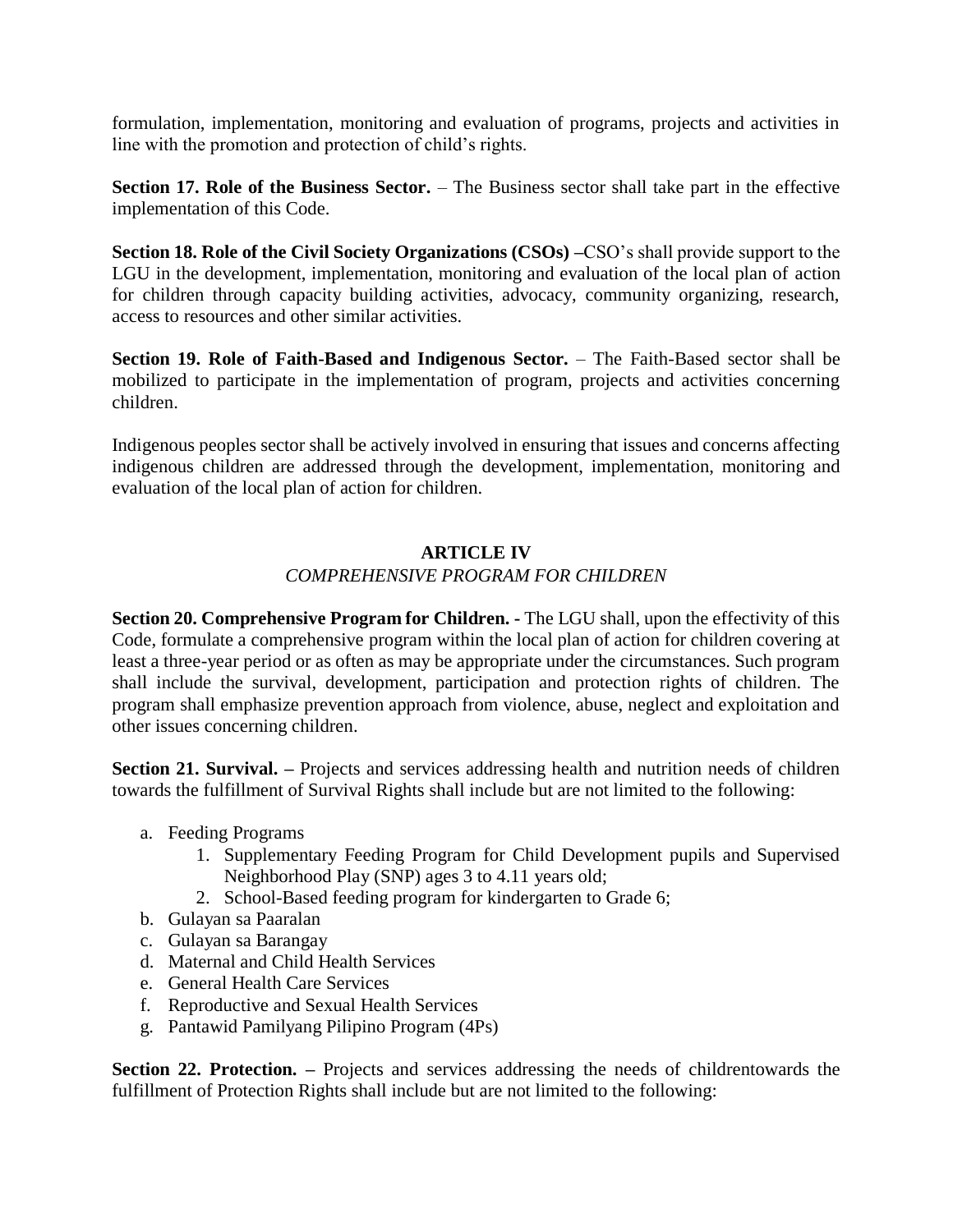- a. Women and Children Protection Desk
- b. Civil Registration
- c. Disaster relief and response services
- d. Mangyan Desk
- e. Installation of surveillance system
- f. Child Protection Policy
- g. Implementation of programs, projects and activities of CLJIP and other plans for children

**Section 23. Development.** – Projects and services addressing the needs of children towards the fulfillment of Developmental Rights shall include but are not limited to the following:

- a. Early Childhood Care and Development Program
- b. Basic Education Program
- c. Sports Development Program
- d. Basic Literacy Program
- e. Special Education Program
- f. Scholarship Program
- g. Career Guidance Program
- h. Alternative Learning System
- i. Skills Development Training

**Section 24. Participation. –** Projects and services promoting and fulfilling the Participation Rights of children shall include but are not limited to the following:

- a. Organization of Sangguniang Mag-aaral (Supreme Student Government and Supreme Pupil Government)
- b. Membership in selected Local Special Bodies (LCPCs and BCPCs)
- c. Involvement of Bongabong Youth Development Office in child-related activities
- d. Celebration of Children's Month and other events on children
- e. Registration of Sangguniang Kabataan voters

# **ARTICLE V**

#### *SPECIAL CONCERNS ON CHILDREN*

**Section 25. Emerging Concerns on Children. –** The LCPC of Bongabong recognizes the evolving situation of children being affected by the rapid advances in information technology, economic and industrialization development, and increasing number of Overseas Filipino Workers (OFW), among others. The following situations of children shall be given attention in the local plan of action for children:

- 1. Children living in street situations
- 2. Children in Conflict with the Law
- 3. Child victims of sexual exploitation
- 4. Children left behind by OFW parents
- 5. Gender-Based Violence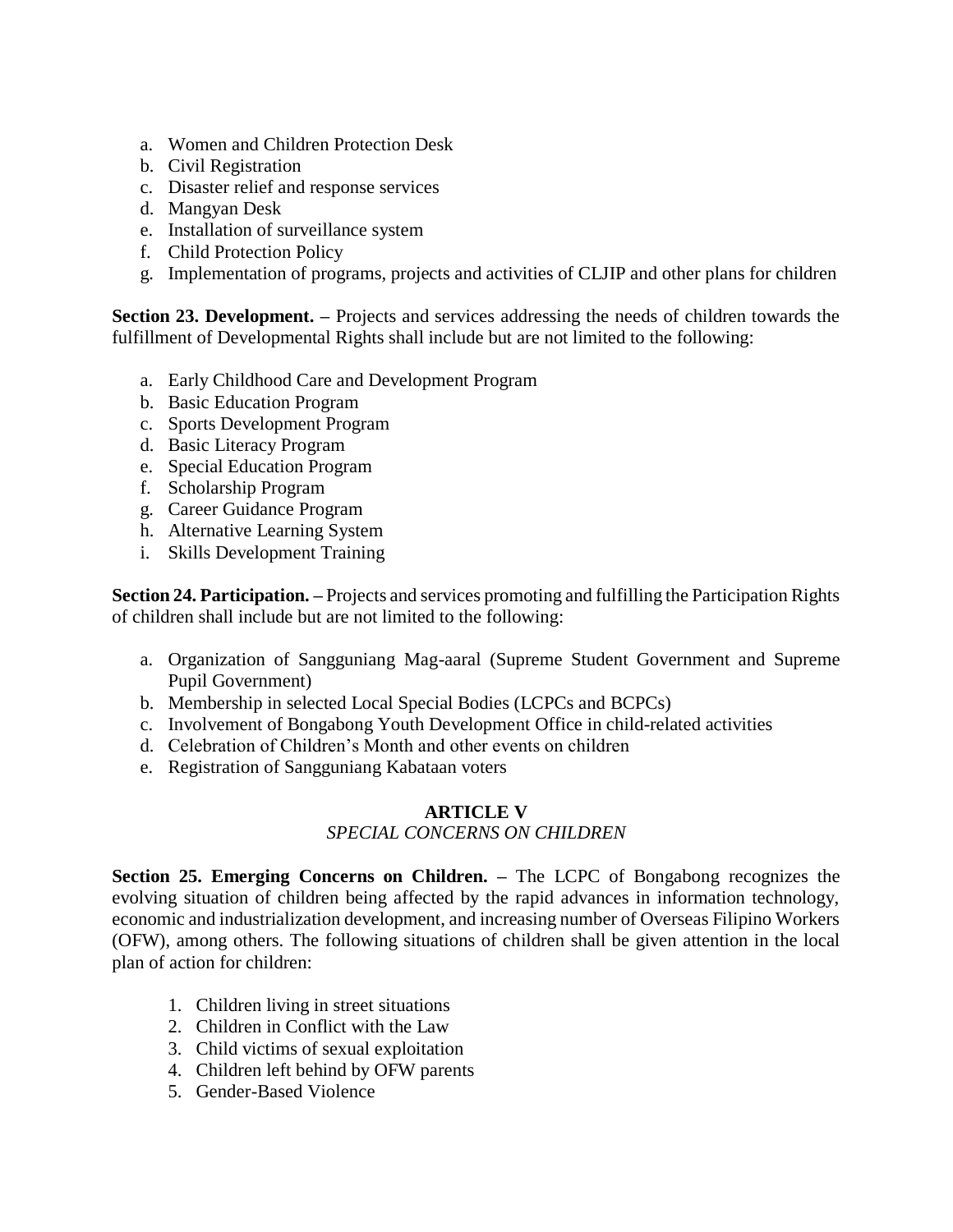- 6. Early Child Marriage
- 7. Adolescent Pregnancy
- 8. Children affected by HIV and AIDS
- 9. Children affected by illegal or prohibited drugs
- 10. Children affected by disasters or calamities, natural or man-made
- 11. Children with disability and special needs

# **ARTICLE VI**

# *THE IMPLEMENTING MECHANISMS*

**Section 26. The Local Council for the Protection of Children**. - The LCPC is an institutional mechanism in the municipal and barangay levels of the Local Government Unit that advocates and promotes child rights, and implements, monitors and evaluates children's programs and projects in the locality. All structures related to children shall be subsumed under the LCPC of Bongabong such as the Municipal Committee on Anti-Trafficking and Violence Against Women and their Children (MCAT-VAWC) and the Inter-Agency Monitoring Task Force (IMTF).

**Section 27. Composition of the Local Council for the Protection of Children**. - The Municipal Council for the Protection of Children of Bongabong shall be chaired by the Municipal Mayor and shall be composed of the following members:

- a. Municipal Vice-Mayor
- b. Sangguniang Bayan Chairperson on Social Services
- c. Sangguniang Kabataan Municipal Federation President
- d. Association of Barangay Captains/Punong Barangays President
- e. Municipal Social Welfare and Development Officer
- f. Department of Education District Supervisors (Grade School, High School)
- g. Municipal Civil Registrar
- h. Municipal Disaster Risk Reduction and Management Officer
- i. Municipal Planning and Development Officer
- j. Municipal Budget Officer
- k. Municipal Treasurer
- l. Municipal Health Officer
- m. Chief of Police
- n. Women and Children Protection Desk Officer
- o. Municipal Local Government Operations Officer
- p. President of the Federation of Parents Teachers Association
- q. President of Child Development Workers Association
- r. Representative of Bongabong Concerned Citizens Movement
- s. Representative of Bongabong Business Club
- t. Persons with Disabilities Representative
- u. Indigenous Peoples Representative
- v. Faith-Based Organization Representative
- w. Child Representatives

**Section 28. The Duties and Functions of the LCPC of Bongabong. -** The Council shall: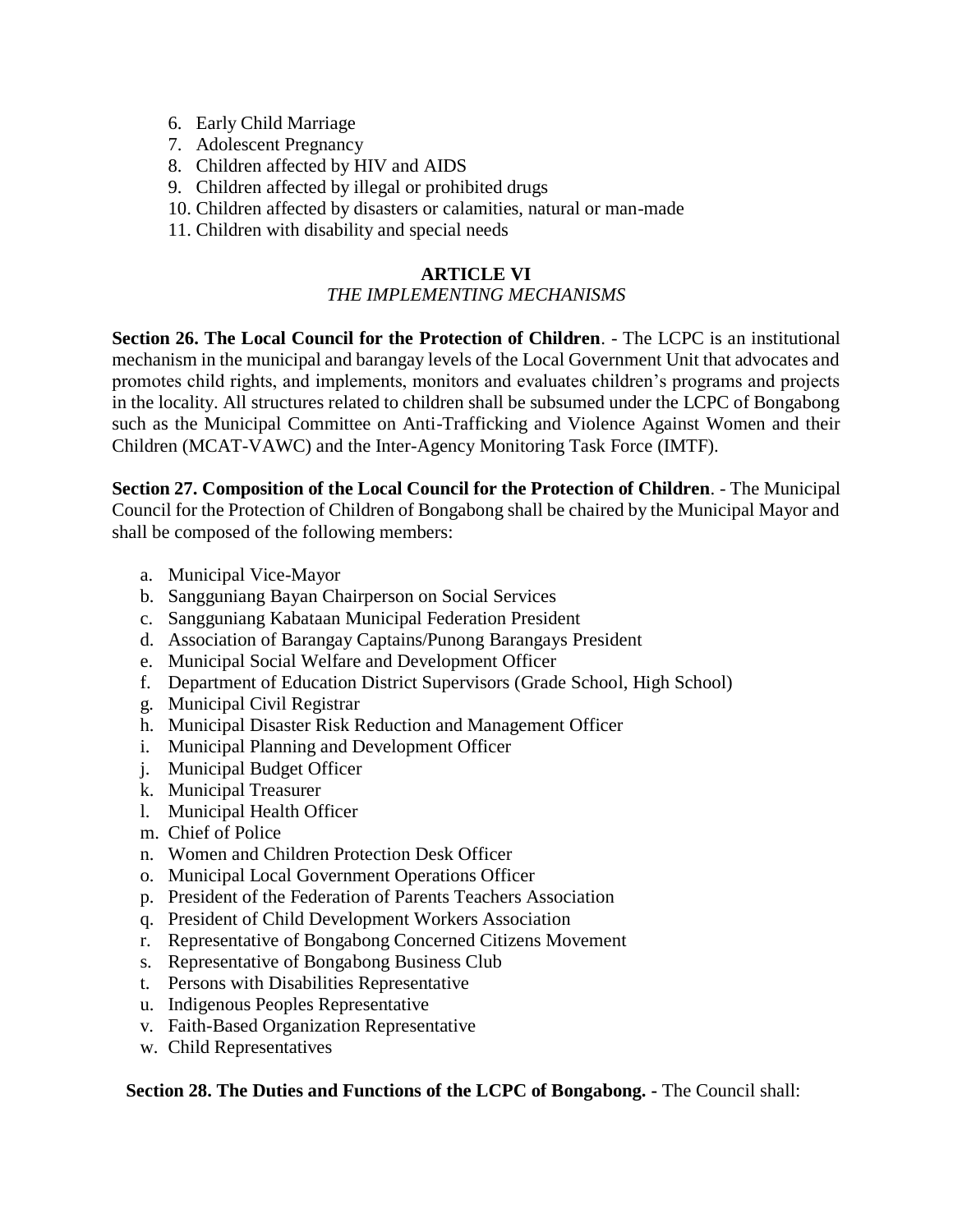- a. Formulate and implement the local plan of action for children that is gender-sensitive, culturally-relevant and responsive to the needs of diverse groups of children;
- b. Prepare Annual Work and Financial Plan (AWFP) for children and recommend appropriations to the Sangguniang Bayan;
- c. Coordinate with other agencies and institutions in the planning, implementation, monitoring and evaluation of plan for children;
- d. Provide technical assistance and financial support to the Barangay Council for the Protection of Children(BCPC);
- e. Maintain an updated database on children in the Municipality pursuant to DILG Memorandum dated February 15, 2018 on the *Dissemination of the Unified Comprehensive Data Bank on Children to All Levels of Local Councils for the Protection of Children (LCPCs)*;
- f. Document best practices on children in the municipal and barangay levels;
- g. Monitor the functionality of BCPCs;
- h. Monitor and evaluate the implementation of the program and submit quarterly status reports to PCPC and other relevant structures, and
- i. Recommend policies promoting child survival, protection, participation and development;
- j. Foster education for every child;
- k. Advocate for the establishment and maintenance of playgrounds, child development centers and other facilities necessary for child development;
- l. Assist children in need of special protection and refer cases filed against child abusers to proper agencies/institutions;
- m. Recognize children's organizations/associations in the municipality;
- n. Develop Municipal Child Protection Policy;
- o. Conduct capability building programs to enhance knowledge and skills of duty bearers in handling cases of children;
- p. Perform other functions necessary in the promotion and protection of children's rights.

# **ARTICLE VII**

# *REMEDIAL MEASURES AND PENAL PROVISIONS*

**Section 29. Penalties and Remedial Measures**. - The penalty for any violation of this Code which is not penalized elsewhere in other section of this Code or in a national law, shall be Imprisonment for not less than three (3) months but not more than six (6) months and/or a fine ranging from five hundred pesos (Php500.00) but not more than two thousand five hundred pesos (Php2,500.00) at the discretion of the court.

For offenses punishable by existing laws, the penal provisions of such national laws will prevail.

**First time offenders** – in case the offender is the parent or teacher of the child or relative within the 4th degree of consanguinity and such offender admits the offense and is sincere and willing to reform, the penalty may be waived subject to the consent of the child and any or all of the following measures may be imposed instead:

1. Attendance in a parenting seminar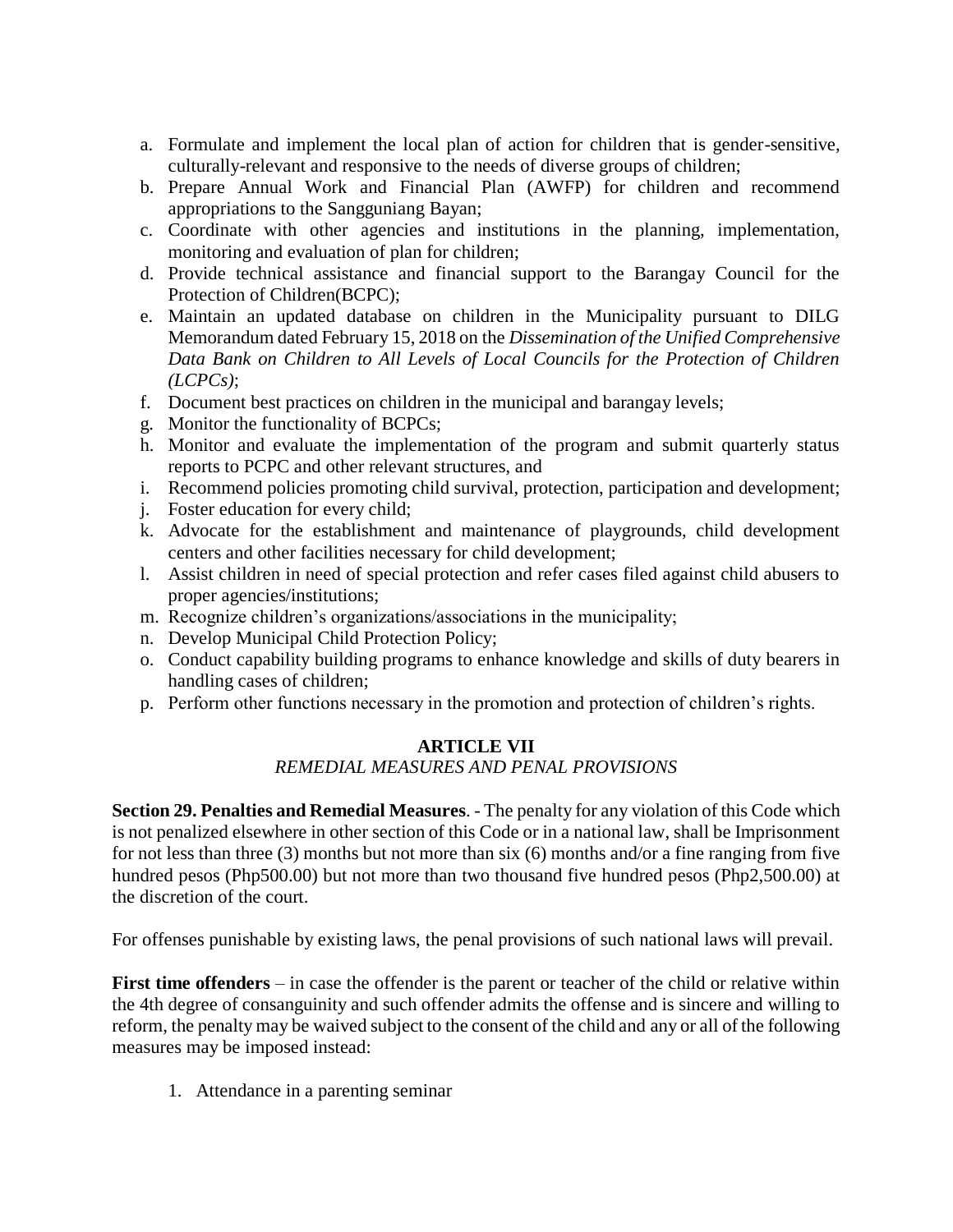- 2. Participation in appropriate training courses
- 3. Counseling sessions
- 4. Family therapy
- 5. Community service from 5 to 10 days

# **ARTICLE VIII**

#### *MONITORING AND EVALUATION*

**Section 30. Establishment of a Regular Monitoring and Evaluation System**. – there shall be a monitoring and evaluation system established for the MCPC of Bongabong through:

- a. Quarterly reporting during LCPC meetings;
- b. Annual Implementation Report;
- c. LCPC (MCPC and BCPCs) Functionality Assessment (using the functions cited in this Code);
- d. End of Term Evaluation Report (Local Plan of Action for Children); and
- e. Child-Friendly Local Governance Audit (CFLGA) Pursuant to Executive Order 39 2016

**Section 31. The Local State of Children's Report (LSCR) of Bongabong.** – The LSCR of Bongabong shall be developed using the data generated from the monitoring and evaluation system. The report shall be delivered annually by the LCPC Chairperson every last Friday of November.

# **ARTICLE IX**

# *BUDGETARY APPROPRIATIONS*

**Section 32. Children's Fund**. – To ensure the effective and efficient implementation of this Code, the Municipality of Bongabong shall allocate a minimum of one (1) percent of the Internal Revenue Allotment (IRA).

# **ARTICLE X**

#### *FINAL PROVISIONS*

**Section 33. Implementing Rules and Regulations**. – Within the period of six (6) months from the approval of this Code, the LCPC shall formulate and issue the appropriate implementing rules and regulations necessary for the efficient and effective implementation of any and all provisions of this Code.

**Section 34. Separability Clause.** – if for any reason, a provision of this Code is declared invalid or unconstitutional, all other provisions not affected thereby shall continue to be in full force and effect.